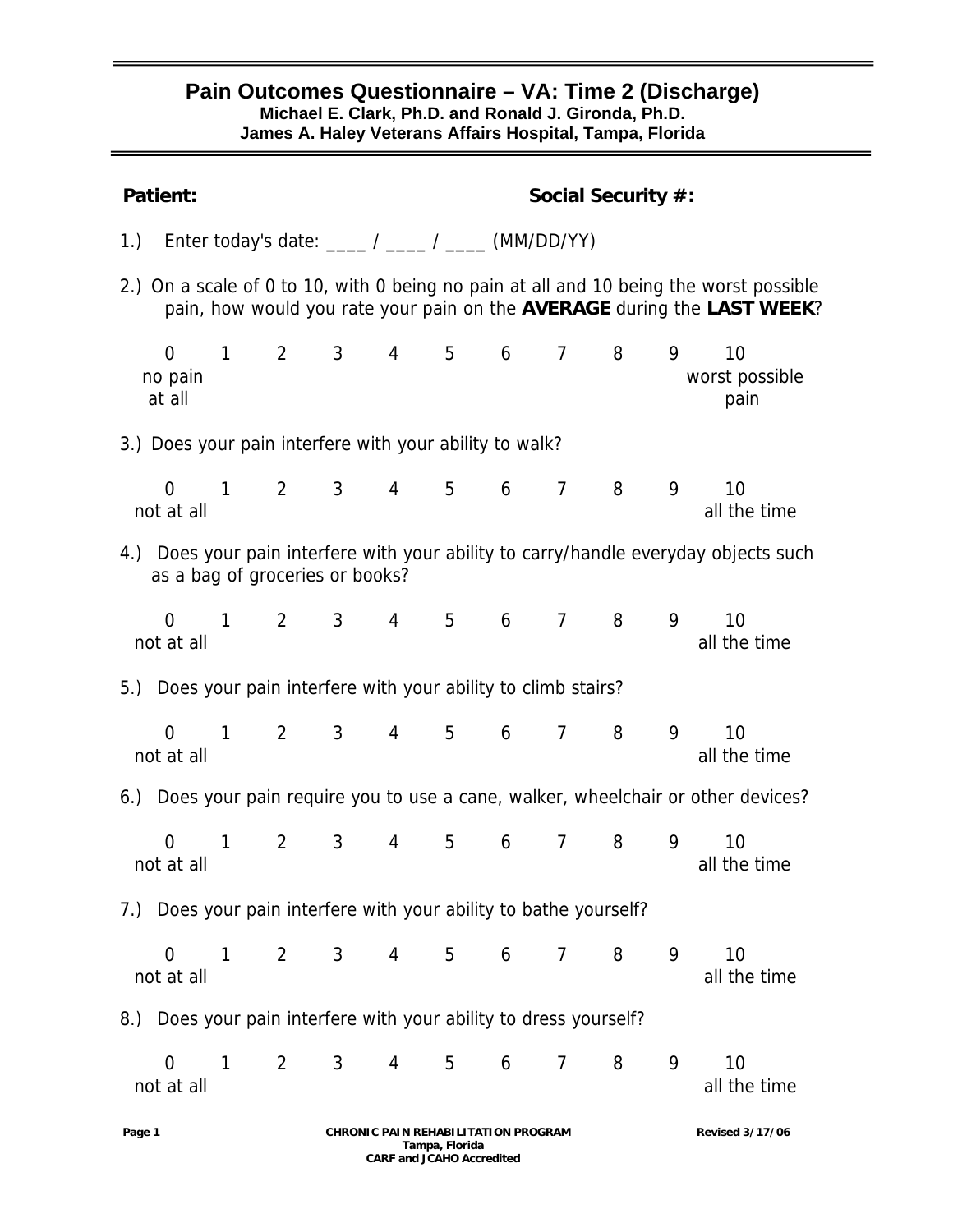|                                                          |              |                |                |                                                              |                | 9.) Does your pain interfere with your ability to use the bathroom? |                |   |   |                                                                                  |
|----------------------------------------------------------|--------------|----------------|----------------|--------------------------------------------------------------|----------------|---------------------------------------------------------------------|----------------|---|---|----------------------------------------------------------------------------------|
| $\overline{0}$<br>not at all                             | $\mathbf{1}$ | $\overline{2}$ | 3              | 4                                                            | 5              | 6                                                                   | $\overline{7}$ | 8 | 9 | 10<br>all the time                                                               |
|                                                          |              |                |                | (for example, combing your hair, brushing your teeth, etc.)? |                |                                                                     |                |   |   | 10.) Does your pain interfere with your ability to manage your personal grooming |
| $\overline{0}$<br>not at all                             | 1            | $\overline{2}$ | 3              | 4                                                            | 5              | 6                                                                   | $\overline{7}$ | 8 | 9 | 10<br>all the time                                                               |
|                                                          |              |                |                | 11.) Does your pain affect your self-esteem or self-worth?   |                |                                                                     |                |   |   |                                                                                  |
| 0<br>not at all                                          | $\mathbf{1}$ | $\overline{2}$ | 3              | 4                                                            | 5              | 6                                                                   | $\overline{7}$ | 8 | 9 | 10<br>all the time                                                               |
|                                                          |              |                |                | 12.) How would you rate your physical activity?              |                |                                                                     |                |   |   |                                                                                  |
| 0<br>significant<br>limitation in<br>basic activities    | $\mathbf{1}$ | $\overline{2}$ | 3              | 4                                                            | 5              | 6                                                                   | $\overline{7}$ | 8 | 9 | 10<br>can perform<br>vigorous activities<br>without limitation                   |
|                                                          |              |                |                | 13.) How would you rate your overall energy?                 |                |                                                                     |                |   |   |                                                                                  |
| 0<br>totally<br>worn out                                 | 1            | $\overline{2}$ | 3              | 4                                                            | 5              | 6                                                                   | $\overline{7}$ | 8 | 9 | 10<br>most<br>energy ever                                                        |
|                                                          |              |                |                | 14.) How would you rate your strength and endurance TODAY?   |                |                                                                     |                |   |   |                                                                                  |
| $\overline{0}$<br>very poor<br>strength and<br>endurance | $\mathbf{1}$ | $\overline{2}$ | $\mathfrak{Z}$ | $4\overline{ }$                                              | $5\phantom{.}$ | 6                                                                   | $\overline{7}$ | 8 | 9 | 10<br>very high<br>strength and<br>endurance                                     |
|                                                          |              |                |                | 15.) How would you rate your feelings of depression TODAY?   |                |                                                                     |                |   |   |                                                                                  |
| $\mathbf 0$<br>not<br>depressed                          | 1            | $\overline{2}$ | 3              | 4                                                            | 5              | 6                                                                   | $\overline{7}$ | 8 | 9 | 10<br>extremely<br>depressed                                                     |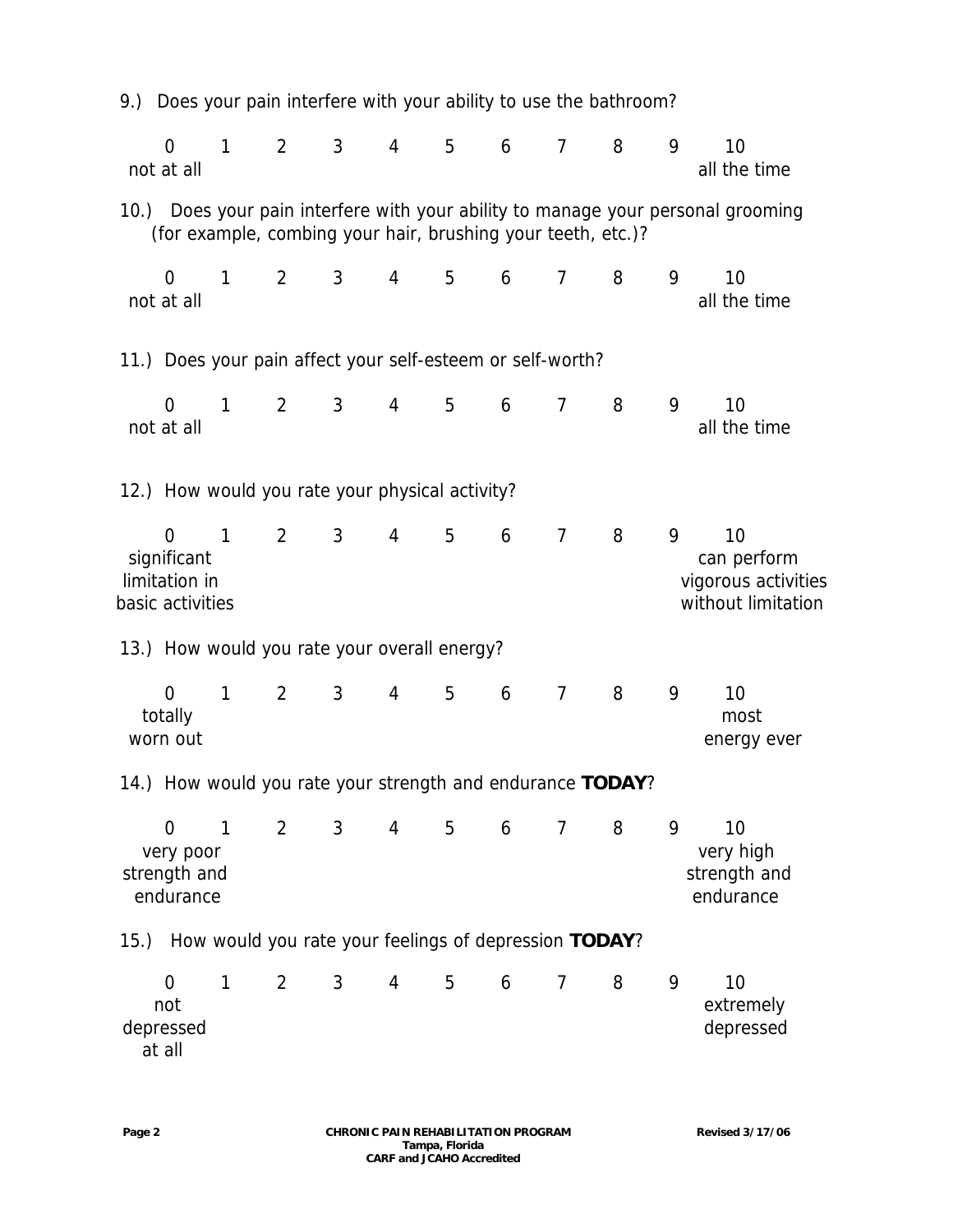| $\overline{0}$<br>not anxious<br>at all | $\mathbf{1}$ | $\overline{2}$ | 3 <sup>7</sup>                                                           | $\overline{4}$ | 5           | 6        | $\overline{7}$ | 8 | 9 | 10<br>extremely<br>anxious                                                           |
|-----------------------------------------|--------------|----------------|--------------------------------------------------------------------------|----------------|-------------|----------|----------------|---|---|--------------------------------------------------------------------------------------|
|                                         |              |                |                                                                          |                |             |          |                |   |   | 17.) How much do you worry about re-injuring yourself if you are more active?        |
| $\overline{0}$<br>not at all            | $\mathbf{1}$ | $\overline{2}$ | $\mathbf{3}$                                                             | $\overline{4}$ | 5           | 6        | $\overline{7}$ | 8 | 9 | 10<br>all the time                                                                   |
|                                         |              |                | 18.) How safe do you think it is for you to exercise?                    |                |             |          |                |   |   |                                                                                      |
| $\overline{0}$<br>not safe<br>at all    | $\mathbf{1}$ | 2              | 3 <sup>7</sup>                                                           | $\overline{4}$ | 5           | 6        | $\overline{7}$ | 8 | 9 | 10<br>extremely<br>safe                                                              |
|                                         |              |                | 19.) Do you have problems concentrating on things TODAY?                 |                |             |          |                |   |   |                                                                                      |
| $\overline{0}$<br>not at all            | $\mathbf{1}$ | $\overline{2}$ | 3                                                                        | $\overline{4}$ | 5           | 6        | $\overline{7}$ | 8 | 9 | 10<br>all the time                                                                   |
|                                         |              |                | 20.) How often do you feel tense?                                        |                |             |          |                |   |   |                                                                                      |
| $\overline{0}$<br>not at all            | $\mathbf{1}$ | $\overline{2}$ | $\mathbf{3}$                                                             | $\overline{4}$ | 5           | 6        | $\overline{7}$ | 8 | 9 | 10<br>all the time                                                                   |
|                                         |              |                | 21.) How satisfied were you with the overall treatment you received?     |                |             |          |                |   |   |                                                                                      |
| $\overline{0}$<br>no satisfaction       | $\mathbf{1}$ | $\overline{2}$ | $\mathbf{3}$                                                             | 4              | 5           | 6        | $\overline{7}$ | 8 | 9 | 10<br>complete<br>satisfaction                                                       |
| listen?                                 |              |                |                                                                          |                |             |          |                |   |   | 22.) How satisfied were you with staff warmth, respect, kindness, and willingness to |
| $\overline{0}$<br>no<br>satisfaction    | $\mathbf{1}$ | $\overline{2}$ | 3 <sup>7</sup>                                                           | $\overline{4}$ | $5^{\circ}$ | $6\quad$ | $\overline{7}$ | 8 | 9 | 10<br>complete<br>satisfaction                                                       |
|                                         |              |                | 23.) How satisfied were you with the skills and competence of the staff? |                |             |          |                |   |   |                                                                                      |
| $\overline{0}$<br>no<br>satisfaction    | $\mathbf{1}$ | $\overline{2}$ | 3 <sup>7</sup>                                                           | 4              | 5           | 6        | $\overline{7}$ | 8 | 9 | 10<br>complete<br>satisfaction                                                       |

16.) How would you rate your feelings of anxiety **TODAY**?